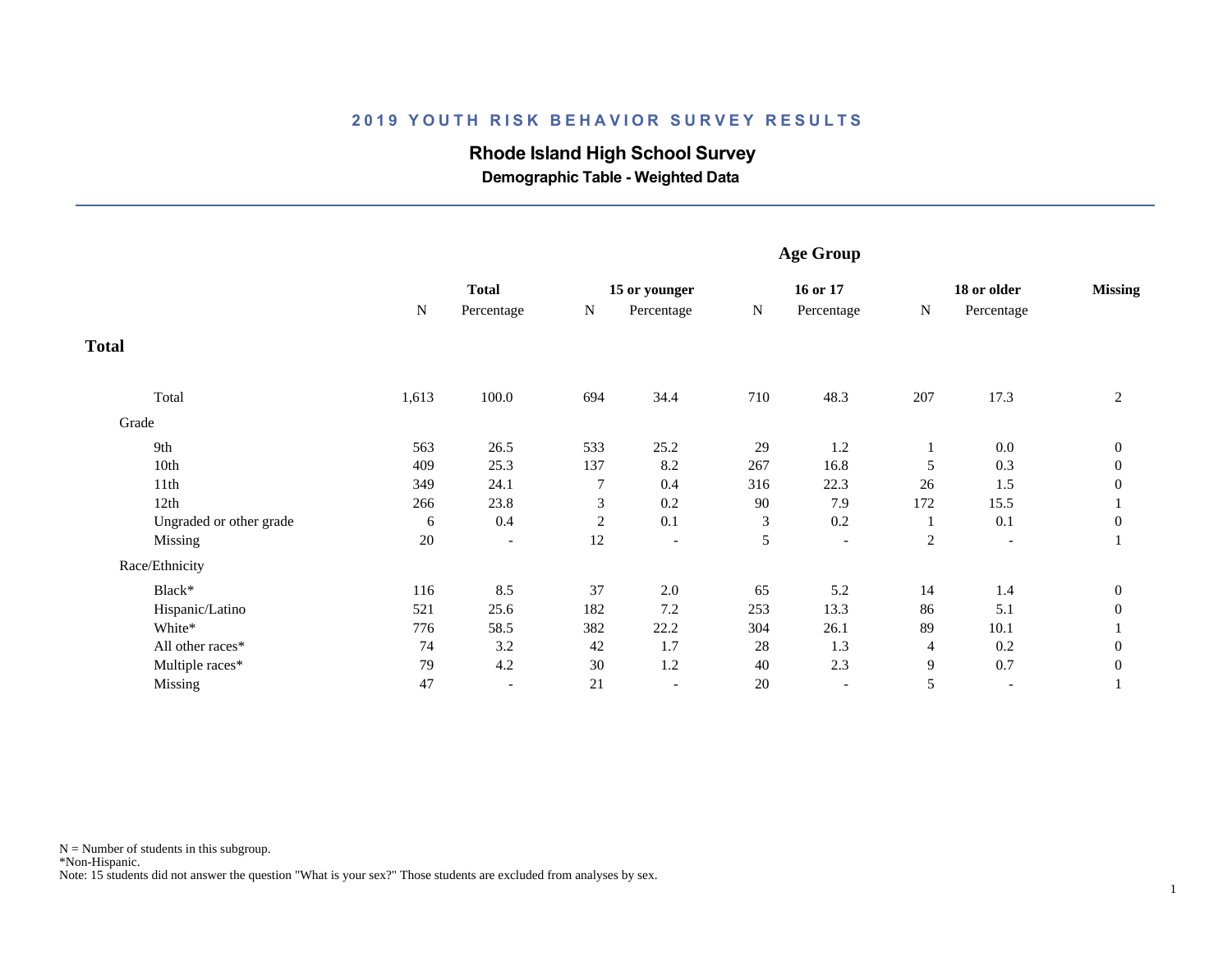## **2019 YOUTH RISK BEHAVIOR SURVEY RESULTS**

 **Rhode Island High School Survey**

 **Demographic Table - Weighted Data**

|                         | <b>Age Group</b> |                          |                  |                          |              |                          |                  |                          |                |
|-------------------------|------------------|--------------------------|------------------|--------------------------|--------------|--------------------------|------------------|--------------------------|----------------|
|                         |                  | <b>Total</b>             |                  | 15 or younger            |              | 16 or 17                 |                  | 18 or older              | <b>Missing</b> |
|                         | N                | Percentage               | ${\bf N}$        | Percentage               | ${\bf N}$    | Percentage               | ${\bf N}$        | Percentage               |                |
| <b>Male</b>             |                  |                          |                  |                          |              |                          |                  |                          |                |
| Total                   | 807              | 51.0                     | 354              | 17.3                     | 343          | 23.8                     | 109              | 9.8                      |                |
| Grade                   |                  |                          |                  |                          |              |                          |                  |                          |                |
| 9th                     | 291              | 13.7                     | 274              | 13.0                     | 16           | 0.7                      |                  | $0.0\,$                  | $\overline{0}$ |
| 10th                    | 215              | 12.8                     | 67               | 3.9                      | 144          | 8.7                      | 4                | 0.2                      | $\overline{0}$ |
| 11th                    | 165              | 12.3                     | 3                | 0.1                      | 149          | 11.3                     | 13               | 0.9                      | $\theta$       |
| 12th                    | 125              | 12.1                     | $\overline{c}$   | 0.2                      | 31           | 3.0                      | 91               | 8.7                      |                |
| Ungraded or other grade |                  | 0.1                      | $\boldsymbol{0}$ | 0.0                      | $\mathbf{1}$ | 0.1                      | $\boldsymbol{0}$ | 0.0                      | $\overline{0}$ |
| Missing                 | 10               | $\overline{\phantom{a}}$ | $\,8\,$          | $\overline{\phantom{a}}$ | $\sqrt{2}$   | $\overline{\phantom{a}}$ | $\boldsymbol{0}$ | $\overline{\phantom{a}}$ | $\overline{0}$ |
| Race/Ethnicity          |                  |                          |                  |                          |              |                          |                  |                          |                |
| Black*                  | 53               | 4.1                      | 18               | 1.1                      | $28\,$       | 2.3                      | 7                | 0.7                      | $\overline{0}$ |
| Hispanic/Latino         | 259              | 12.9                     | 90               | 3.3                      | 125          | 6.8                      | 44               | 2.8                      | $\overline{0}$ |
| White*                  | 388              | 29.9                     | 198              | 11.5                     | 141          | 12.4                     | 48               | 5.9                      |                |
| All other races*        | 39               | 1.7                      | 22               | 0.8                      | 14           | 0.7                      | 3                | 0.1                      | $\overline{0}$ |
| Multiple races*         | 44               | 2.4                      | 14               | $0.6\,$                  | 24           | 1.3                      | 6                | 0.5                      | $\overline{0}$ |
| Missing                 | 24               | $\overline{\phantom{a}}$ | 12               | $\overline{\phantom{a}}$ | 11           | $\overline{\phantom{a}}$ |                  | $\overline{\phantom{a}}$ | $\mathbf{0}$   |

 $N =$  Number of students in this subgroup.

\*Non-Hispanic.

Note: 15 students did not answer the question "What is your sex?" Those students are excluded from analyses by sex.